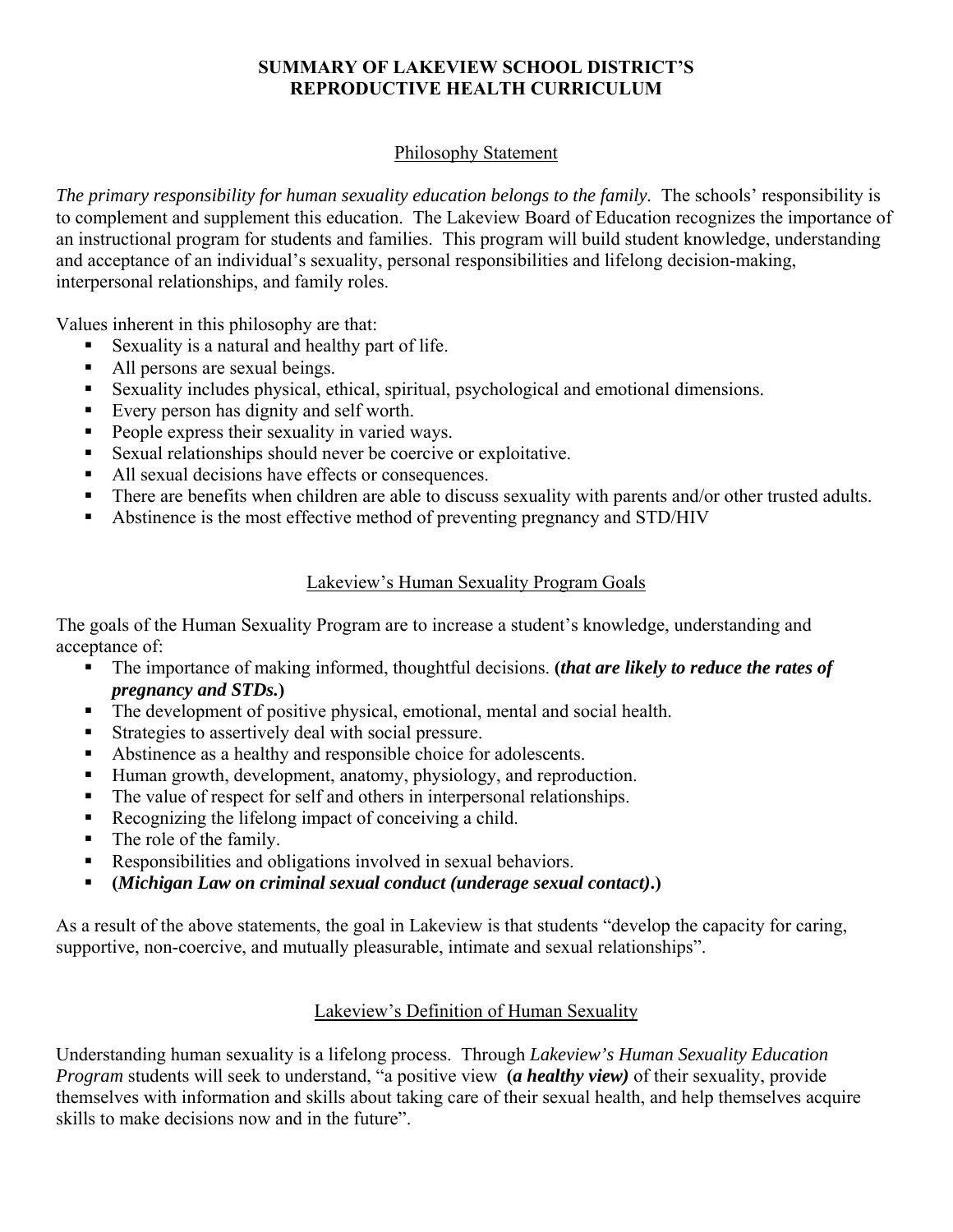The Lakeview curriculum for reproductive health and sexually transmitted diseases is offered within the context of the general Lakeview Health curriculum which covers the topics listed below:

- Personal Safety (Grades K-11)
- Abstinence, "The most effective method of birth control and STD/HIV prevention, also part of a healthy lifestyle for unmarried people." (Grades 4-11)
- Reproductive Anatomy (Grades 4-9)
- Personal Health Practices (Grades 4-11)
- Growth and Development (Grades 4-8)
- Emotional, Mental, and Physical Health (Grades 4-11)
- Disease Prevention and Control, including STD & HIV Prevention and Control (Grades 4-11)
- Gender Identity, Expression, Sexual Orientation, LGBTQ (Grades 8-9, 11)

Student learning outcomes for each topic are based on the age and maturity level of students at each grade level (K-9, and 11), and are taught in the following courses:

- Life Skills, Grade 5-8 (Required Course)
- **Personal Health and Fitness, Grade 9 (Required Course)**
- Choices, Grade 9-10 (Elective Course)
- Career Prep and Healthy Living, Grade 11 (Required Course)
- Skills for Living, Grade 12 (Elective Course)

The Lakeview Reproductive Health Curriculum (Including HIV/AIDS) utilizes the Michigan Model for Comprehensive Health Education and covers the following topics by grade level and course:

#### Kindergarten through Grade 3

Main Concepts:

- 1. Everyone needs to be touched. We all need warmth and affection.
- 2. Sexual abuse prevention is another area of safety, like bike safety or water safety.
- 3. Some touches are not positive. These touches can scare, confuse or hurt a child.
- 4. Children have a right to their own bodies and their own feelings. They also have a right not to be inappropriately touched on the private parts of their bodies.
- 5. Children need to "trust their senses". If their feelings tell them something or someone is not okay, they need to talk to a trusted adult about what they are feeling.
- 6. Children have a right to **"Say No," get away and tell** someone they trust if anyone is touching them in ways they don't understand, or ways that make them feel uncomfortable.
- 7. Children need to know who to tell. It is never too late to tell. Identifying helpful people could include family members, school personnel and other trusted individuals.
- 8. Children are not to blame if someone touches them inappropriately. The person who touched them is responsible.
- 9. Sexual abuse happens to many boys and girls. There is help for families where sexual abuse occurs.
- 10. This curriculum is teaching personal body safety, not sex education.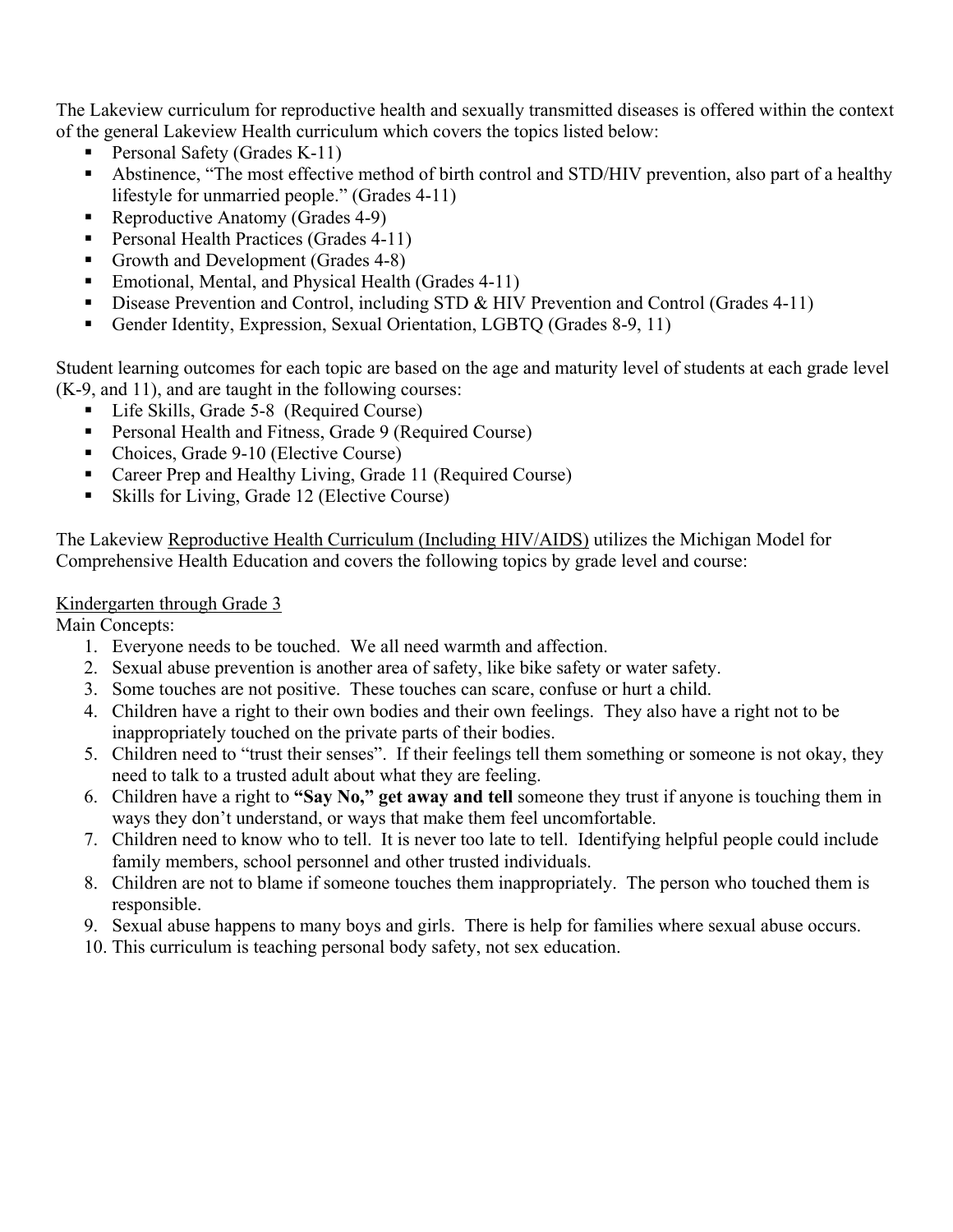### 4<sup>th</sup> Grade Human Sexuality Curriculum Outline

Day 1 - Growth and Development - Puberty

- Ground rules covered on behavior during class
- Boys and girls are separate for this introductory class
- Definition of Puberty (write on handout, and may also read a short story on puberty for class discussion)
- Likenesses and differences in male and female development (handout worksheet for students)
- Reproductive changes (handout covering anatomy) and video, "Always Changing," - 12 minutes for boys' section, 19 minutes for girls' section). Boys see only the section for the boys, and girls see only the section for girls.
- Hygiene practices (introduction of disease prevention/stopping the spread of germs - this is early HIV education).
- For girls, cover use of feminine pads
- Question and answer time
- Handout packets for both girls and boys (order from Always Changing, Procter and Gamble, website: www.pgschoolprograms.com)

Note: Class time is one hour

Day 2 - Personal Safety Strategies

\*Class can be given after human sexuality class, or may be scheduled for any time during school year

- Video "Now I Can Tell You My Secret" 15 minutes
- Personal space and boundaries covered
- Identify appropriate and inappropriate touch
- Strategies and avoiding unsafe situations
- Identify whom to ask for help
- Demonstrate strategies to get away in cases of inappropriate touch or abduction
- Student worksheet "Keep Yourself Safe"
- Parent resource "What you can do to protect your child from sexual abuse" Note: Class time is approximately 30 minutes

2/7/2011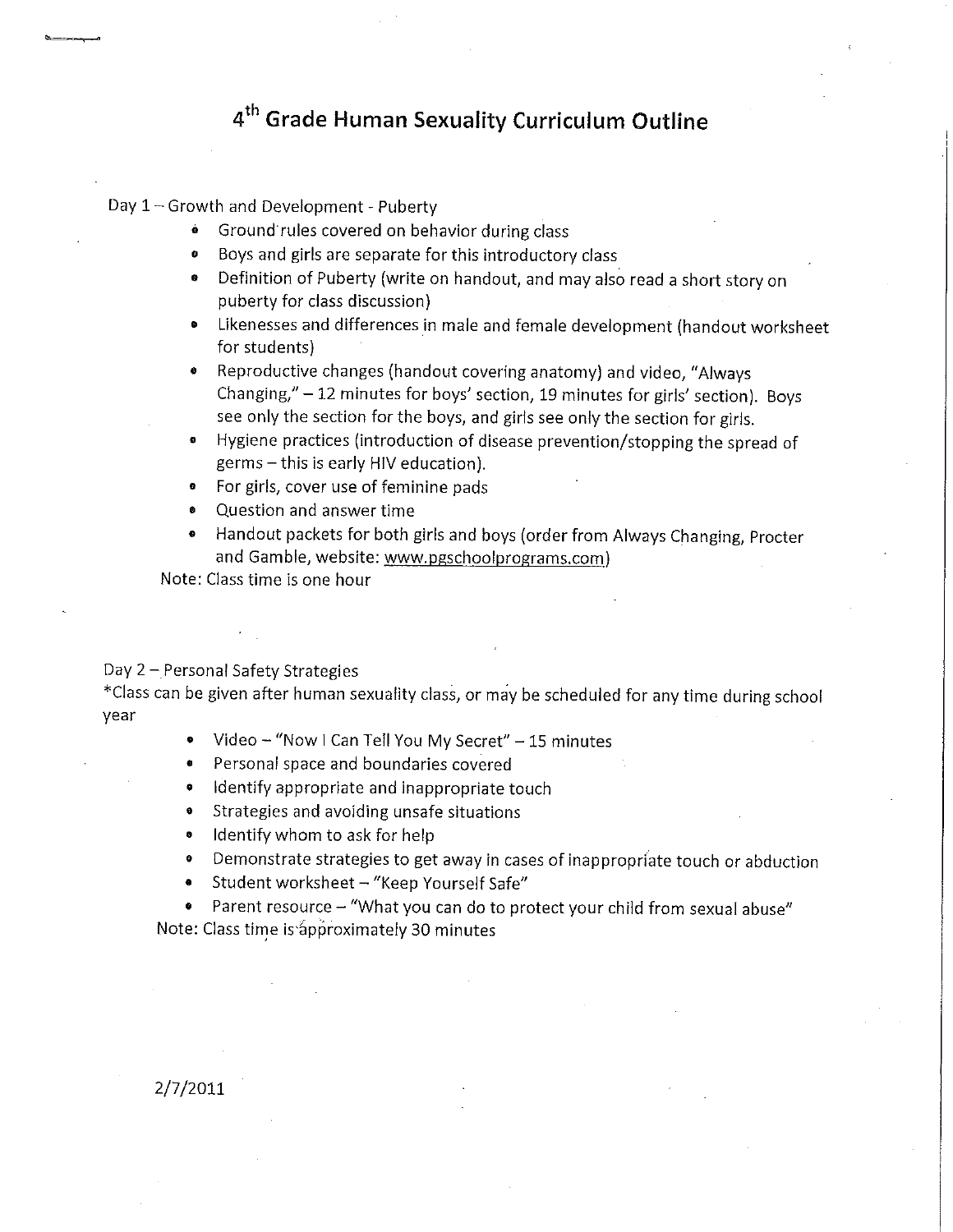# CHANGES IN PUBERTY

|       | Puberty is ______                                                                                               |  |                   |
|-------|-----------------------------------------------------------------------------------------------------------------|--|-------------------|
|       |                                                                                                                 |  | <b>YES NO WHO</b> |
|       | Puberty lasts about ________________________________.                                                           |  |                   |
| 1.    | Growth spurt happens and the set of the set of the set of the set of the set of the set of the set of the set o |  |                   |
| $-2.$ | Hormones bring about body changes                                                                               |  |                   |
|       | 3. Hair gets oily                                                                                               |  |                   |
| 4.    | Feet grow unusually fast                                                                                        |  |                   |
| 5.    | Voices get higher                                                                                               |  |                   |
|       | 6. Growth of body hair begins                                                                                   |  |                   |
|       | 7. Breast develop                                                                                               |  |                   |
|       | 8. Sweat glands are no longer active                                                                            |  |                   |
|       | 9. Shoulders widen                                                                                              |  |                   |
|       | 10. The reproductive organs begin to function                                                                   |  |                   |
|       | 11. Nocturnal emissions are common                                                                              |  |                   |
|       | 12. Menstruation begins                                                                                         |  |                   |
|       | 13. Changes in mood take place more often                                                                       |  |                   |
|       | 14. Less interested in the opposite sex                                                                         |  |                   |
|       | 15. Interests and friendship change                                                                             |  |                   |
|       | 16. Growth slows down                                                                                           |  |                   |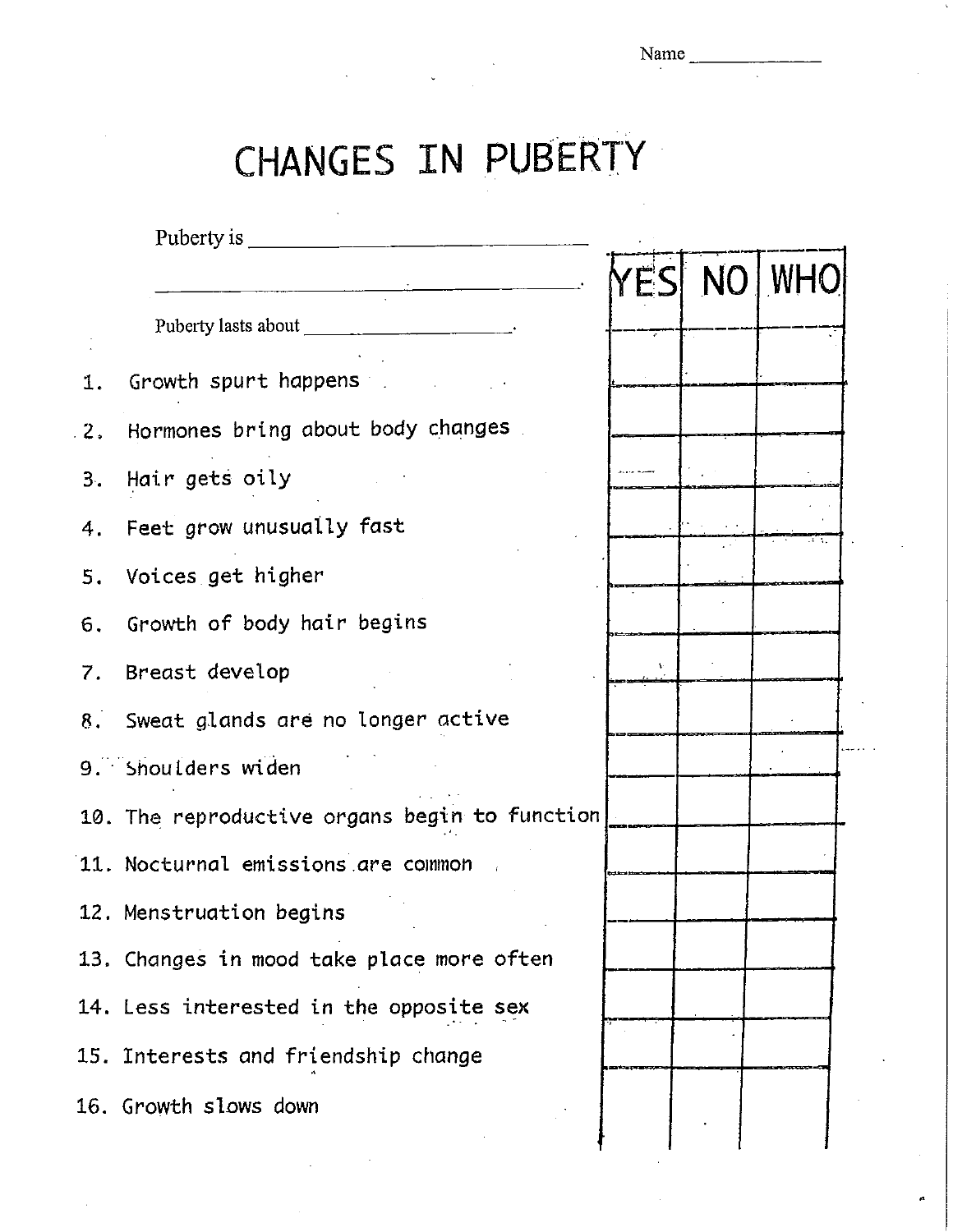## LESSON 16<br>Teacher Reference

## FEMALE REPRODUCTIVE SYSTEM

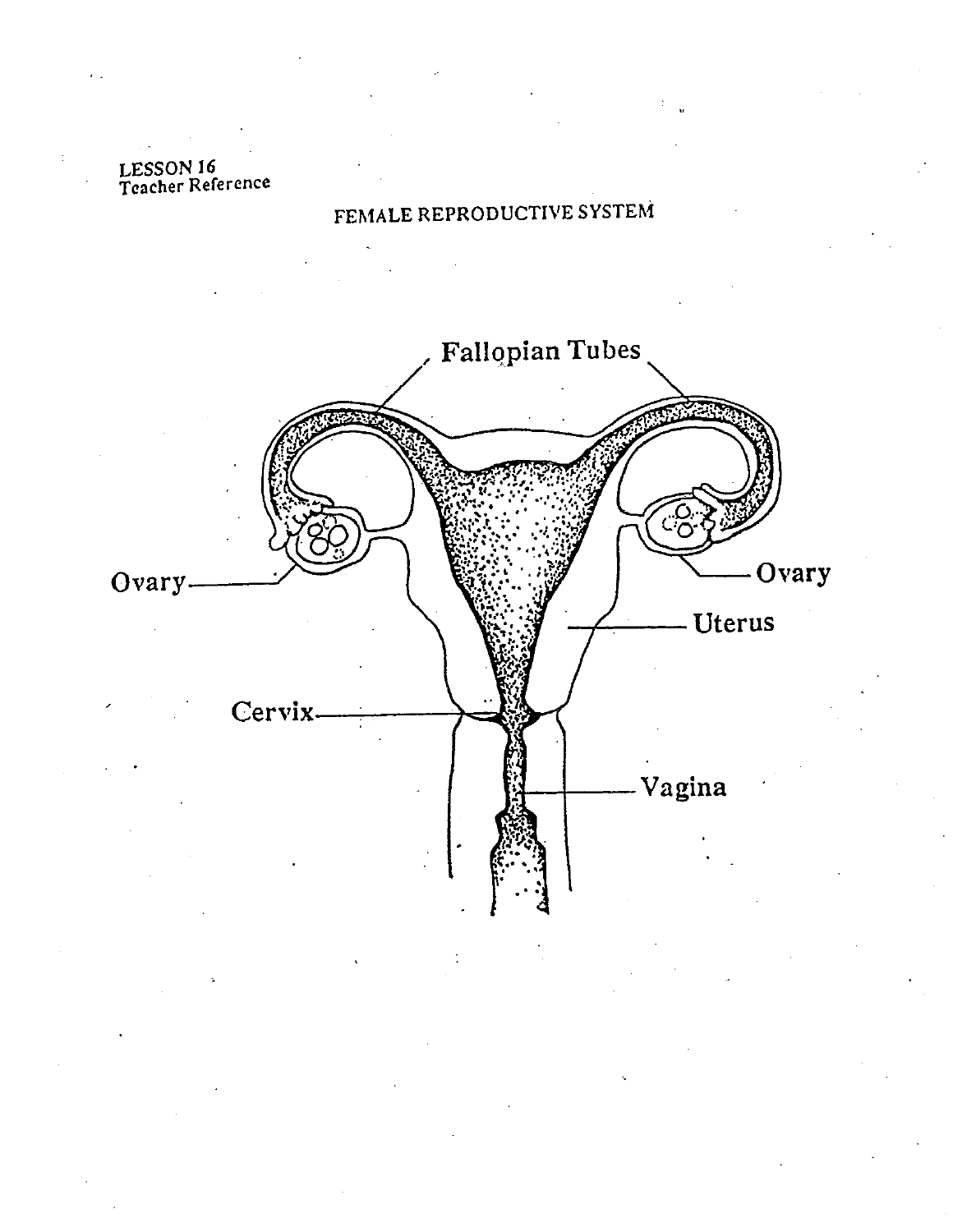## **Male Reproductive System**

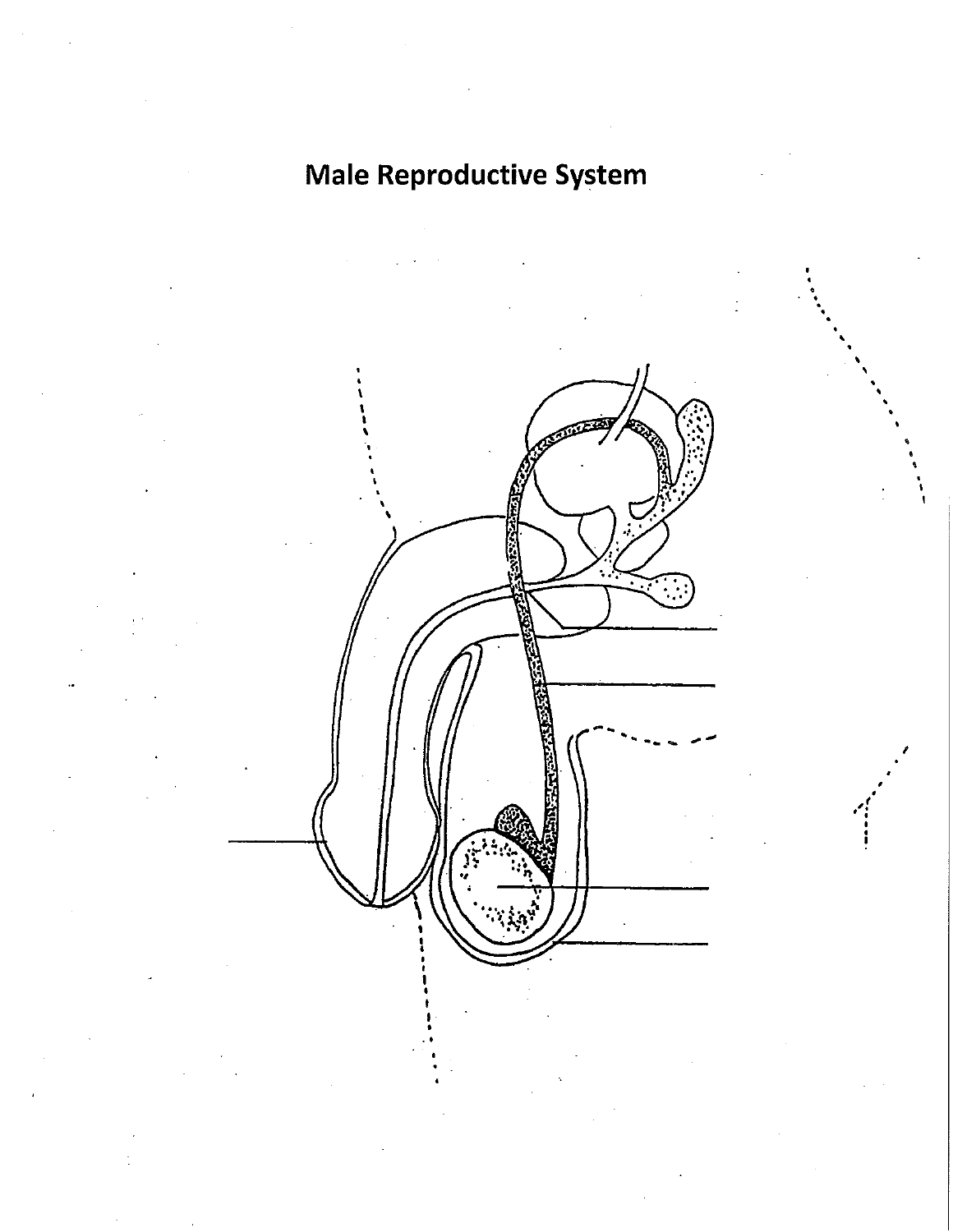You are special. © There is no one else quite like you!

In the list below, list at least 5 characteristics or skills that you have that makes you feel good about yourself. For instance, you may good at sports because of you athletic ability, or, you may be artistic (good at art) or dancing or computers. Think of others.

| 1.               |                               | the contract of the contract of the contract of the |                   |  |
|------------------|-------------------------------|-----------------------------------------------------|-------------------|--|
| $\overline{2}$ . |                               | the control of the state of the control of          | <b>Contractor</b> |  |
| 3.               | the control of the control of | $\sim$ 100 $\mu$                                    |                   |  |
| $\overline{4}$   |                               |                                                     |                   |  |
| 5.               |                               |                                                     |                   |  |
|                  |                               |                                                     |                   |  |

What I Like About Me

You are special. © There is no one else quite like you!

In the list below, list at least 5 characteristics or skills that you have that makes you feel good about yourself. For instance, you may good at sports because of you athletic ability, or, you may be artistic (good at art) or dancing or computers. Think of others.

1. 2.  $3.$ 4. 5.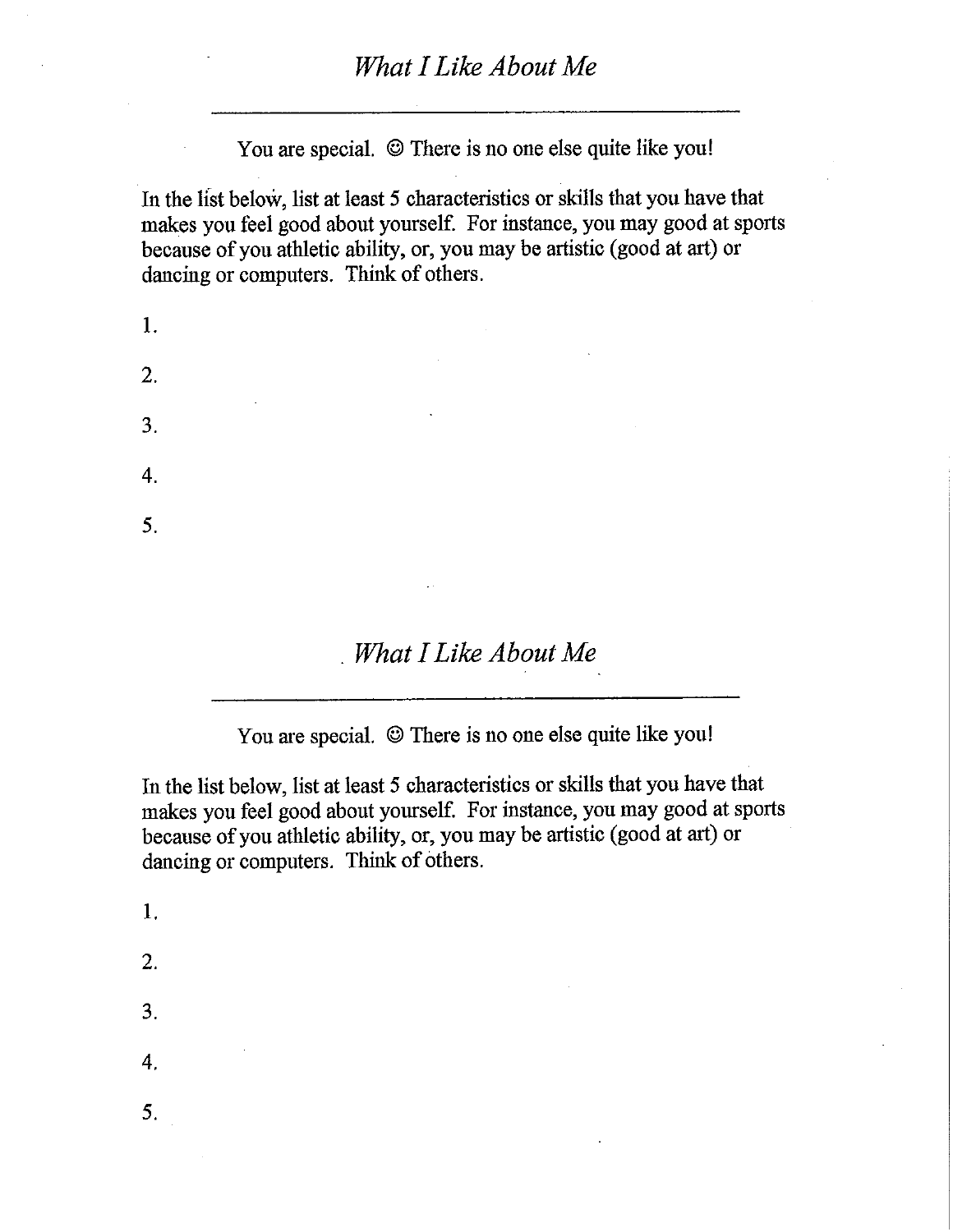### **5th Grade Human Sexuality Curriculum Outline (Approved by Lakeview Board of Education July 20, 2015)**

Day 1 – Growth and Development of Male and Female – Puberty (boys & girls together)

- Ground rules and accepting responsibility for behavior in classes
- Order and content of classes covered and a question box/envelope for students to put their questions
- Definition of human sexuality using health circles worksheet
- Discussion of life cycle and likenesses/differences in male/female development
- Self esteem

Day 2 & 3 – Female Growth and Reproductive Anatomy

- Review previous day information
- Female reproductive system anatomy, changes girls go through
- Video "Girl to Woman", 22 minutes (updated version)
- Define Sexual Harassment & Sexual Abuse
- Day 4 Male Growth and Reproductive Anatomy
	- Male reproductive system –anatomy, changes boys go through
	- Video "Boy to Man", 19 minutes (updated version)
- Day 5 Conception, Fetal Growth and Birth
	- Fertilization and conception; discussion of twins

#### Day 6 - HIV/AIDS (Kids Together)

- Bacteria vs Virus
- What HIV/AIDS is
- How transmitted
- How to Protect (Abstinence)

#### BOOKS:

Where did I come from?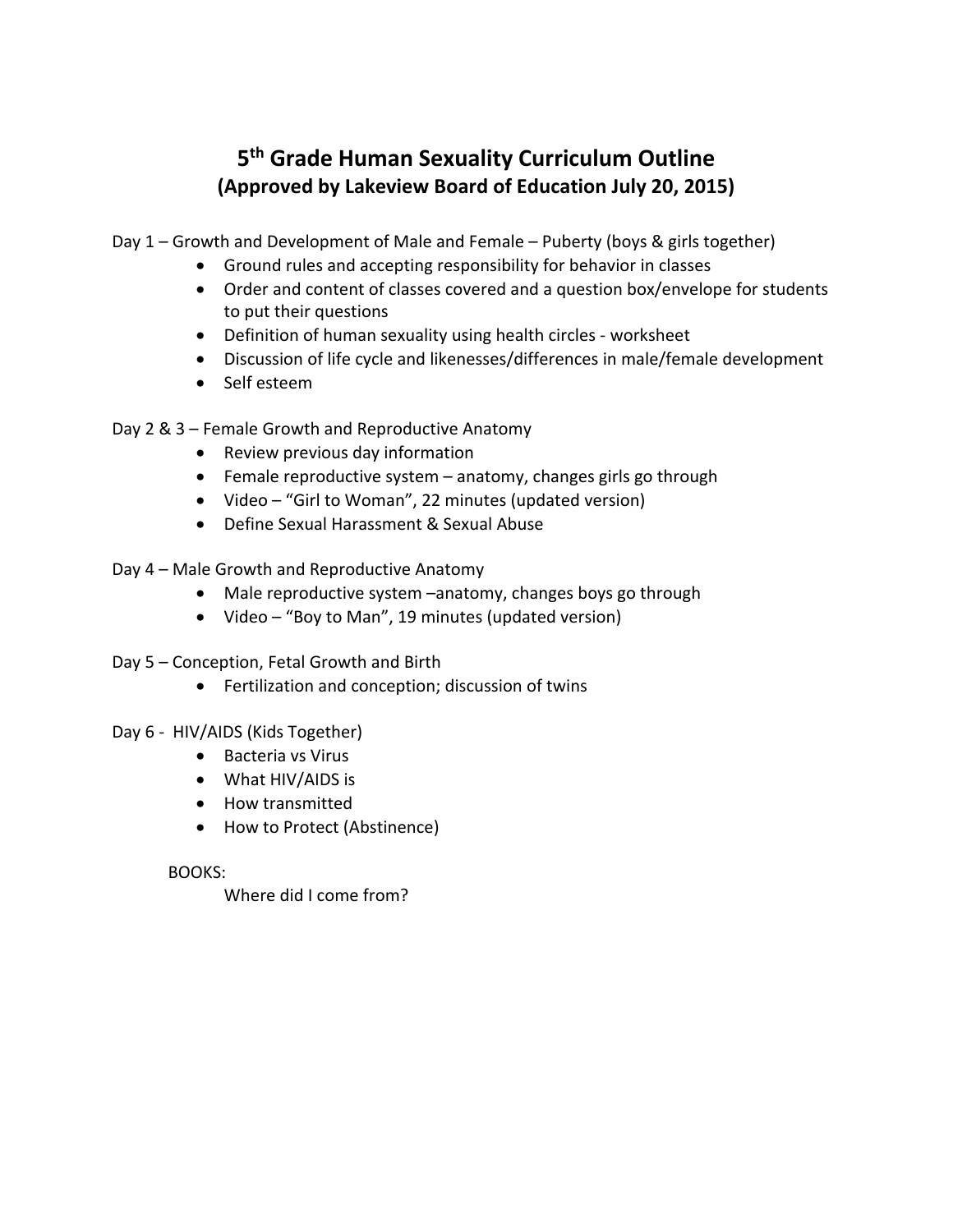## **6th Grade Human Sexuality Curriculum Outline FLASH CURRICULUM 4,5,6**

#### **(Approved by Lakeview Board of Education July 20, 2015)**

Day  $1$  – Review of material covered in  $5<sup>th</sup>$  grade sexuality curriculum

- Review of ground rules, respect and accepting responsibility for behavior during all lessons, overview, and folders
- Demonstrate an understanding of definition of sexuality using Health Circles
- Review and discuss the concepts taught in  $5<sup>th</sup>$  grade through:

#### Day  $2 -$

- Understand and discuss qualities of friendship, including building self esteem, relationships, peer pressure and stress
- Take home assignment to discuss "Setting Dating Standards" with parent and return to class signed by parent

Day 3 – Abstinence, and HIV/AIDs, HEP B(power point)

- Understand the definition and benefits of abstinence
- Understand what STIs are and their implications
- Understand the transmission, treatment, and prevention of STIS-HIV/HEP B

Day 4 –Understand Exploitation and Sexual Exploitation

- Discuss Children's Rights
- Contrast Healthy/Unhealthy Touch
- Video: You are in charge of your body VERSION A
- Day 5 Puberty
	- Describe physical, emotional, and social changes of puberty
	- Distinguish definitions; erection, menstruation, nocturnal emission, ovum, puberty, and sperm
- Day 6 & 7 Reproductive System
	- Identify the medical terms, locations, and functions of the male and female reproductive systems.
	- Distinguish definitions: ovulation, ejaculation, intercourse, fertilization, implantation, conception, circumcision, genitals, and semen.
	- Explanation of the process of the menstrual cycle and sperm production/ejaculation.

Day 8 – Pregnancy

- Distinguish definitions: C-Section. Cell, chromosome, gene, navel, umbilical cord, fetus, embryo, placenta, miscarriage, prenatal care, premature births and birth defects.
- Importance of Pre Natal Care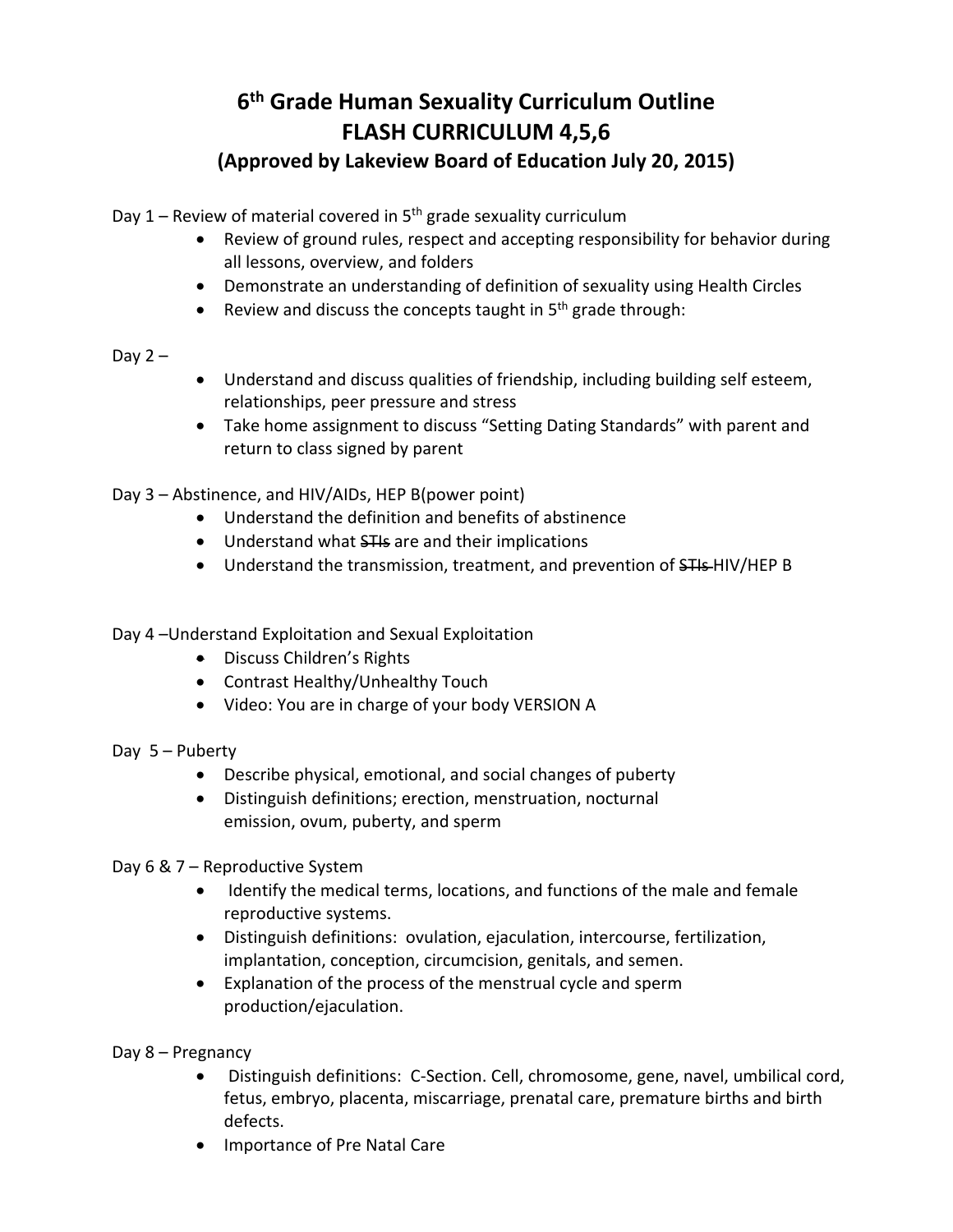- Recognize that vaginal birth is the most common type
- Explain the difference between fraternal and identical twins

BOOK: It's perfectly Normal Where Did I come from? VIDEOS : Where did I come from starting at 14:26 You are in charge of your body Version A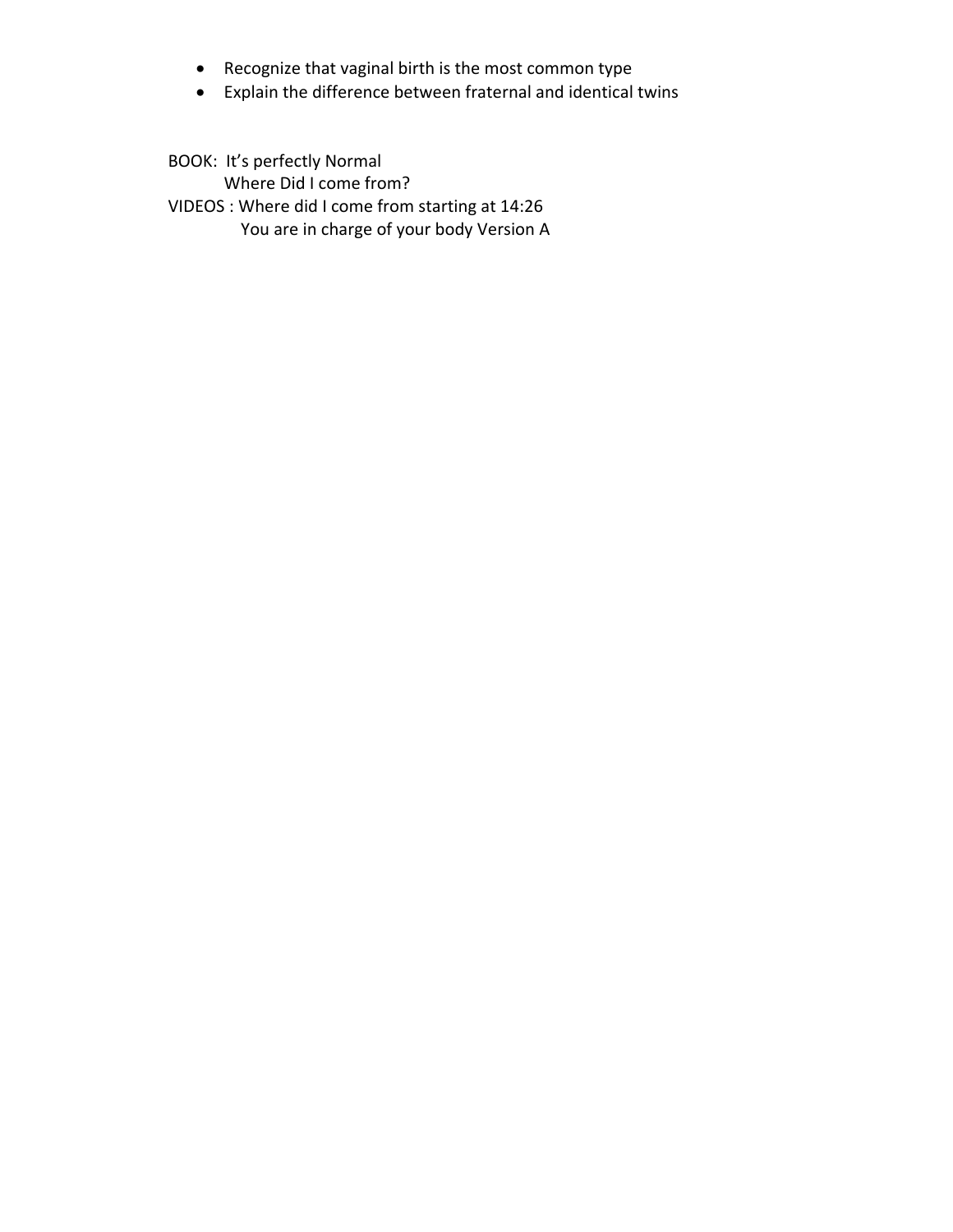## **7th Grade Human Sexuality Curriculum Outline FLASH CURRICULM 7,8 – for handouts (Approved by Lakeview Board of Education: July 20, 2015)**

Day 1 & 2 – Sexual Harassment

- School Handbook section on sexual harassment
- Confronting Sexual Harassment in School: What Every Student needs to Know
- Day 3 & 4 Male/Female Anatomy and Fertilization
	- Puberty, Ejaculation, Prostate Gland, Breast Exam, Gender Uterus, Seminal Vesicles, Tubal Ligation, Hormones, Vagina, Fallopian Tubes, Vasectomy, Pubic Hair, Ovaries, Cervix, Ectopic Pregnancy, Menstruation/Period, Sperm, Hymen, Clitoris, Penis, Urethra, Ovulation, C‐Section, Testes/Testicle, Epididymis, Semen, Vaginal Delivery, Scrotum, Vas Deferens, Testicular Exam, Infertility, Ultrasound, Amniotic Fluid, Embryo, Fetus
- Day 5 STD Information
	- Power point presentation
	- Gonorrhea, Chlamydia, Syphilis, Genital Herpes, Genital Warts (HPV), Hepatitis B, Pubic Lice
- Day 6 HIV/AIDS
	- Worksheet
	- Acquired Immune Deficiency Syndrome, Human Immune Deficiency Virus, Communicable Disease, Intravenous IV, Viral, Bacterial, Monogamy
	- Heterosexual, Bisexual, Homosexual, Lesbian, Intercourse, Oral sex, Anal sex, Condom, The Pill, Abstinence
- Day 7 Decision Making/Staying Safe
	- How alcohol affects decision making & drugs
- Day 8 Abusive Relationships
	- Open Arms, Open Eyes DVD and worksheet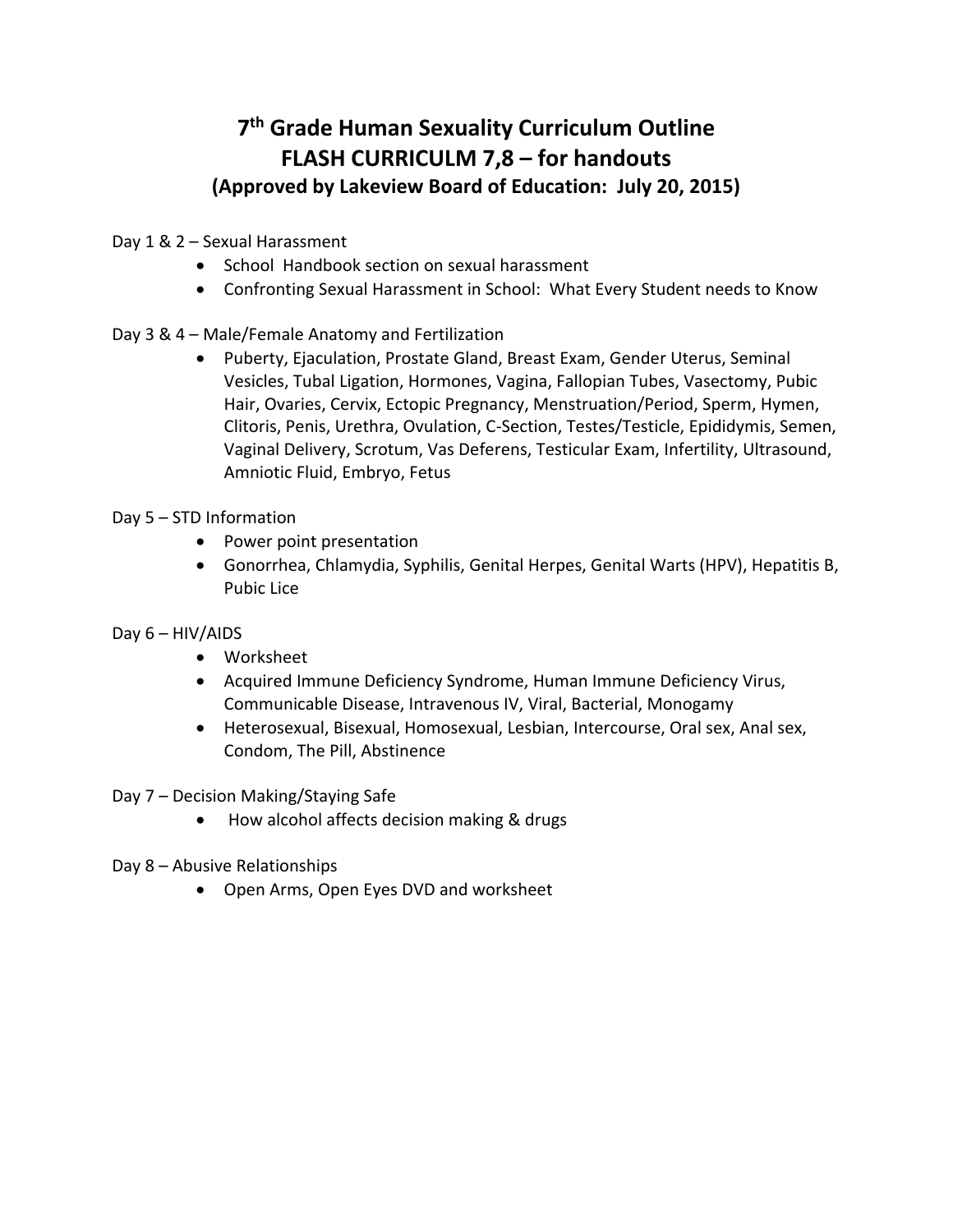## **8th Grade Human Sexuality Curriculum Outline FLASH CURRICULUM 7&8**

#### **(Approved by Lakeview Board of Education July 20, 2015)**

Day 1 & 2 – Male/Female Vocabulary Review

- **•** Ground rules
- Worksheets
- Testosterone, Fetus, Semen, Fertilization, Erection, Prostate Gland, Ovaries, Egg Cells, Cervix, Seminal Vesicles, Testes, Ejaculation, Puberty, Scrotum, Vagina, Fallopian Tubes, Embryo, Estrogen, Uterus, Labia, Epididymis, Urethra, Clitoris, Sperm Cells, Placenta, Cowper's Gland, Nocturnal Emissions, Orgasm, Penis, Vas Deferens, Hymen, Menstruation
- Day 3 Gender Identity, Expression, Sexual Orientation
	- FLASH CURRICULUM 7 & 8
- Day 4 Why Wait?
	- Abstinence vs. Sexually transmitted diseases/Teen pregnancy
	- STD Information
	- Power point presentation
	- Gonorrhea, Chlamydia, Syphilis, Genital Herpes, Genital Warts (HPV), Hepatitis B, HIV/AIDS, Pubic Lice
- Day 5 Teen Parenting
	- Signs and symptoms of pregnancy
	- Tough Road DVD and worksheet
	- Age of Consent
- Day 6 Over the Counter Contraceptives
	- Abstinence
	- Barrier Methods (Male Condom, Female Condom, Sponge)
	- Chemical (Foam, Gel Suppositories, Film)
	- Plan B Emergency Contraception
	- Demonstration proper use of condom
- Day 7 ‐ Sex, Drugs, & Rock and Roll
	- Decision Making
	- No Means No Refusal Skills
- Day 8 Miracle of Life (movie) and Safe Delivery Law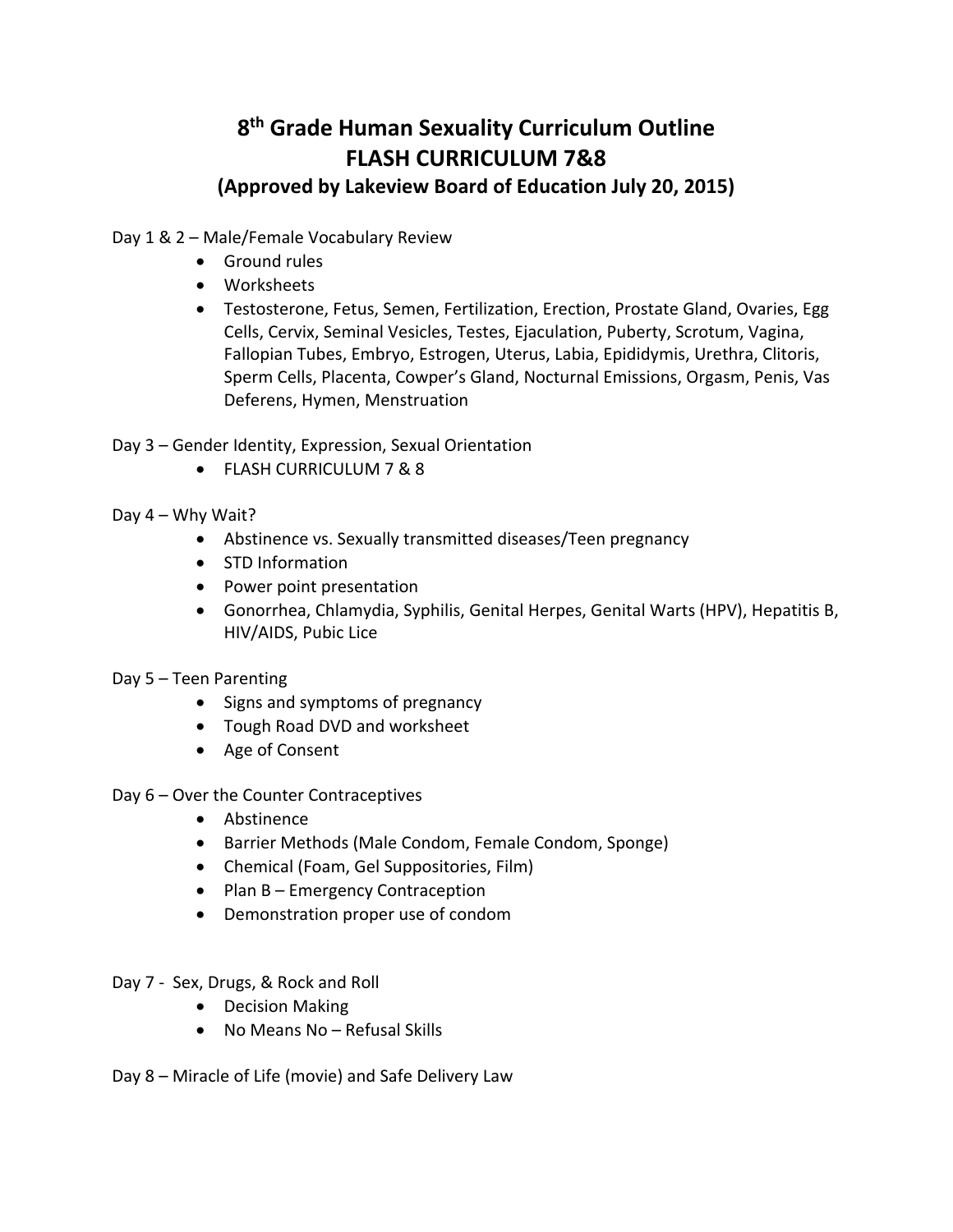REFERENCES:

Kidshealth.org Kids.gov CDC.gov/family/kidsites Permission to use speakers from the following agencies: Planned Parenthood Sexual Abuse Services Topics may include: Sexual Harassment, Date Rape/Violence, and Contraception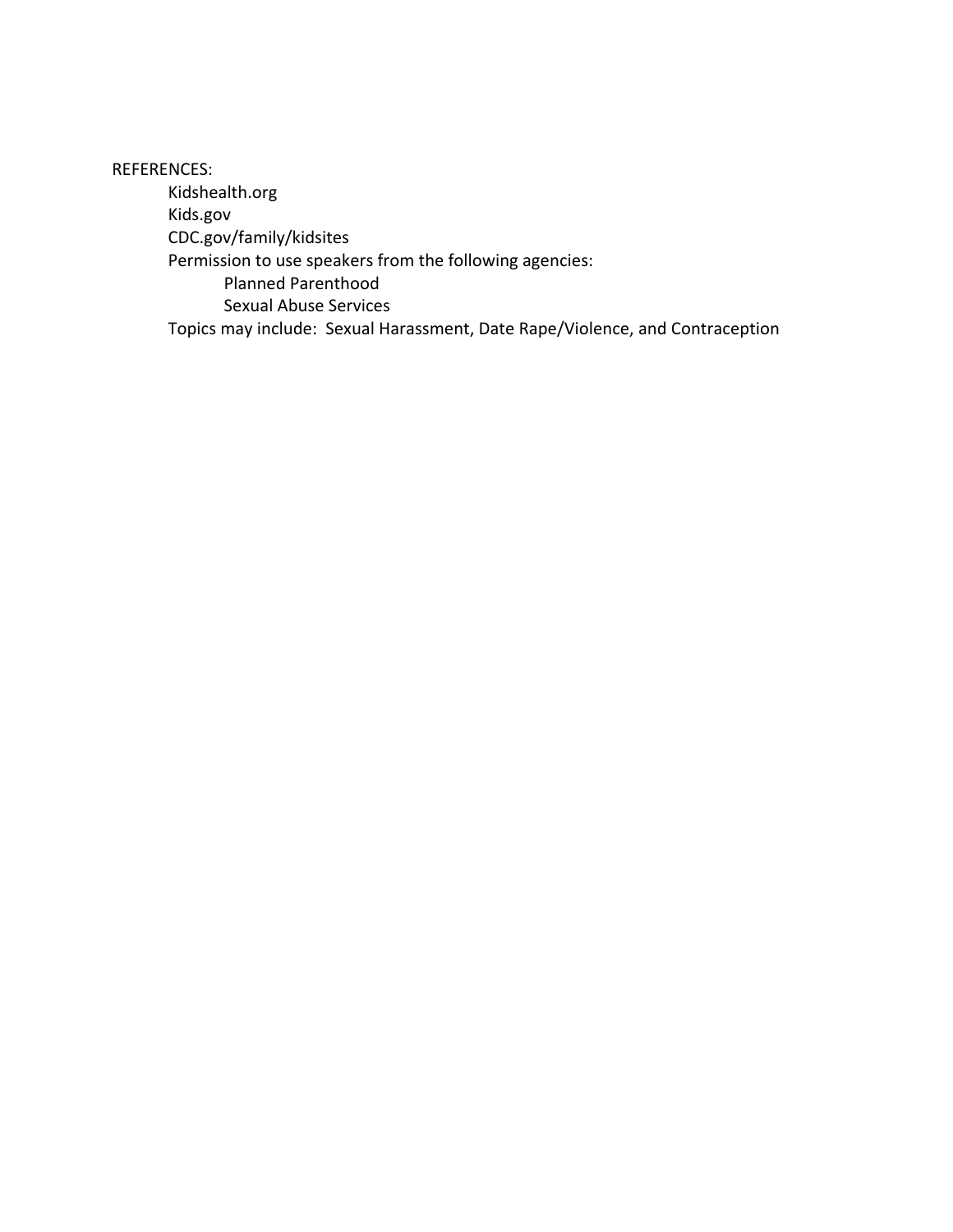#### 9<sup>th</sup> Grade Human Sexuality Curriculum Outline

#### Health Course

#### (Approved by Lakeview Board of Education July 20, 2015)

Project Trust

Reproductive Health Curriculum- 9<sup>th</sup> Grade Health

For High School human sexuality curriculum, the current recommendations for 2010 through 2011 passes at the board of education meeting on May 17, 2010:

- 1. Power point lesson on STI's and contraception (Volinia) –Project Trust
- 2. Interactive presentation lesson with Project TRUST students
- 3. *Avoiding Teen Pregnancy Trap* DVD (Human Relations Media):
	- A. Lesson #1 for  $9<sup>th</sup>$  grade would continue the same. The power point lesson from Project TRUST (which includes STI'/HIV/AIDS, and contraception including abstinence) could be presented by teaching staff to students first. This would include information already found in  $9<sup>th</sup>$  grade, lesson # 2 and 3 and may replace the currently used STI power point. Information about the Calhoun County Health Department STI/HIV clinic is also included in the power point.
		- Endocrine-Reproductive Systems
			- o Hormones and glands
			- o Problems and Care
			- o Male Reproductive System
			- o Female Reproductive System
		- The Risks of STI's and STD's
			- o High Risk Behaviors and Consequences
			- o Prevention
			- o Refusal Skills
			- o Common STI's and Transmission
			- o Shared Responsibilities and Choices
			- o HIV/AIDS… What is it
				- **Transmission and Stages**
				- **Symptoms and Detection**
				- Research
				- **Treatment**
				- Global picture and Responsibility
				- Resource: DVD: Philadelphia
	- *B. LGBTQI Material : We are being more intentional, respectful and appropriate with respect to the introduction of the LGBTQI terminology and content. We are*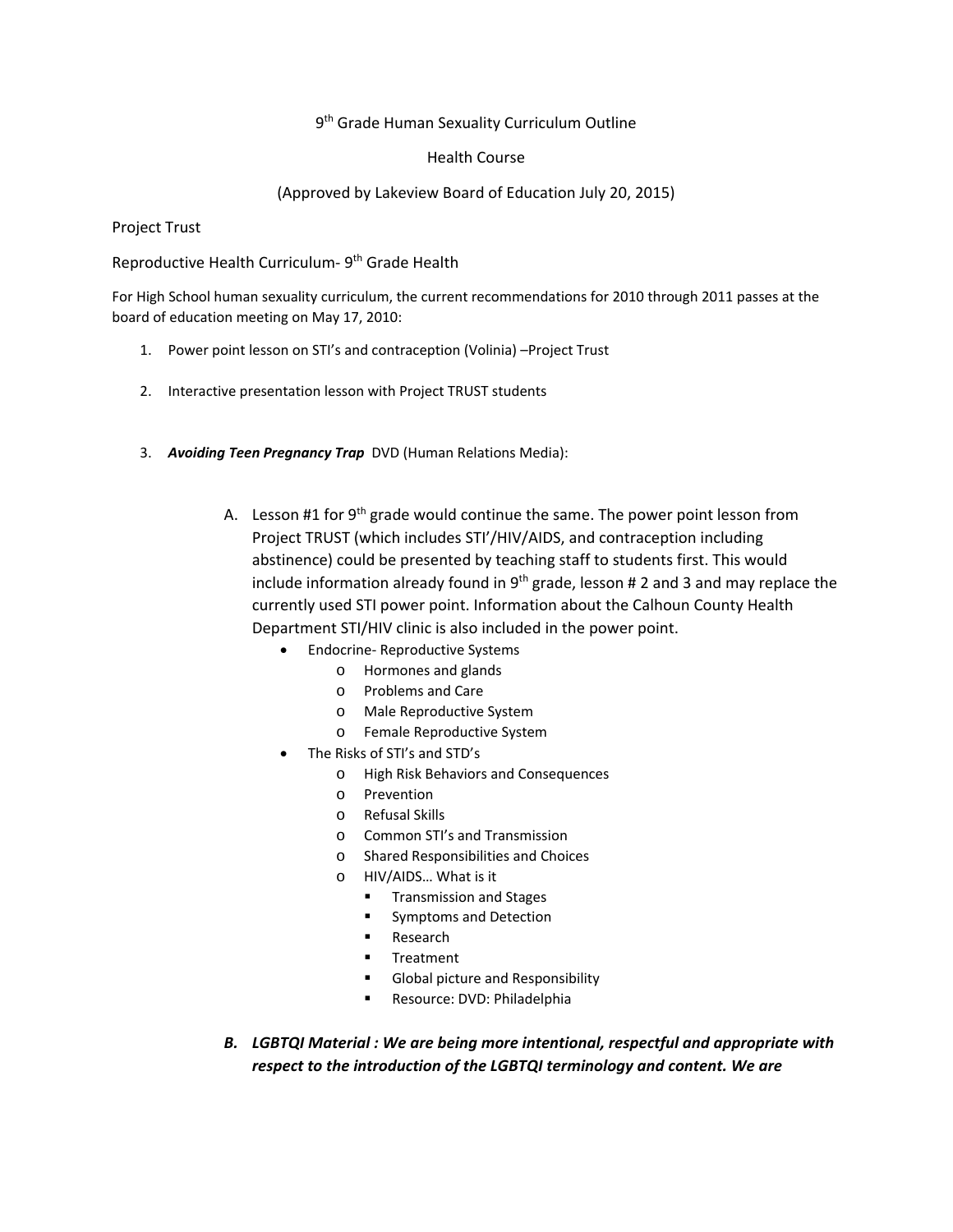#### *including new vocabulary into Chapter 12: Relationships as well as further discussion with this content as it arises in Chapter 18 & 25.*

- C. The interactive, hands‐on presentation by Project TRUST students (a separate session) would be added after the power point. Note: An adult advisor will always be present in the classroom with the Project Trust students for addition support. (Contact : Ashley Choker, Youth Programs Coordinator at 964‐0885). This lesson would reinforce information presented in the (previous lesson) power point and also utilize the male and female models and other contraceptive materials used in explaining contraception. Staff may also use another qualified health professional (i.e. health department or health educator, nurse, etc.) to cover material.
- *D.* "*Avoiding Teen Pregnancy Trap" DVD :Using a peer‐to‐peer approach, this program educates students about the risks of teenage pregnancy. A young mother describes how becoming pregnant changed her life and forced her to defer her dreams of college and a career. A teen father discusses how fatherhood changed his life and stresses that sexually active males must share the responsibility for preventing pregnancies. An abstinent teen shares her reasons for her choice. For those who aren't abstinent, program emphasizes that knowing the facts and using contraception effectively and consistently greatly reduces the chances of a pregnancy. Special attention is paid to exposing common myths that put teens at greater risk for pregnancy and deceive teens into thinking it's safe to have sex without contraception.*

Contact for health department ‐269‐969‐6363

\*\*The total expected hours for human sexuality classes in 9<sup>th</sup> grade health would be approximately 6-8 7‐9 hours.

#### **LGBTQI Terminology**

LGBTQI Terminology A note about these definitions: Each of these definitions has been carefully researched and closely analyzed from theoretical and practical perspectives for cultural sensitivity, common usage, and general appropriateness. We have done our best to represent the most popular uses of the terms listed; however there may be some variation in definitions depending on location. Please note that each person who uses any or all of these terms does so in a unique way (especially terms that are used in the context of an identity label). If you do not understand the context in which a person is using one of these terms, it is always appropriate to ask. This is especially recommended when using terms that we have noted that can have a derogatory connotation.

LGBTQI – A common abbreviation for lesbian, gay, bisexual, transgender, queer and intersexed community.

Bigender ‐ A person whose gender identity is a combination of male/man and female/woman.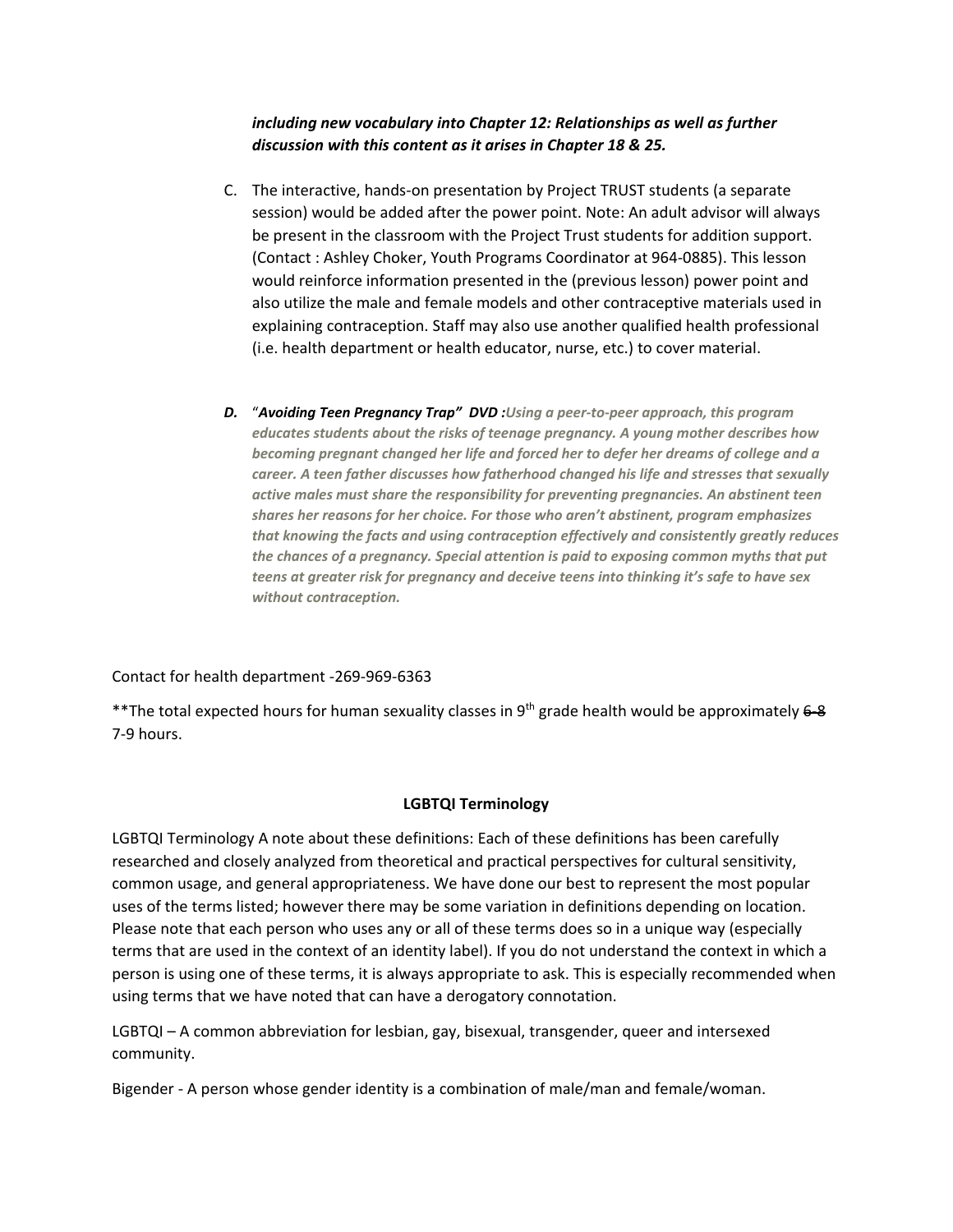Discrimination – Prejudice + power. It occurs when members of a more powerful social group behave unjustly or cruelly to members of a less powerful social group. Discrimination can take many forms, including both individual acts of hatred or injustice and institutional denials of privileges normally accorded to other groups. Ongoing discrimination creates a climate of oppression for the affected group.

Gender Identity – A person's sense of being masculine, feminine, or other gendered.

Hermaphrodite—An out-of-date and offensive term for an intersexed person. (See 'Intersexed Person'.)

Intergender – A person whose gender identity is between genders or a combination of genders.

Intersex Person—Someone whose sex a doctor has a difficult time categorizing as either male or female. A person whose combination of chromosomes, gonads, hormones, internal sex organs, gonads, and/or genitals differs from one of the two expected patterns.

Sex Identity – How a person identifies physically: female, male, in between, beyond, or neither.

Stereotype – A preconceived or oversimplified generalization about an entire group of people without regard for their individual differences. Though often negative, can also be complimentary. Even positive stereotypes can have a negative impact, however, simply because they involve broad generalizations that ignore individual realities.

Two‐Spirit – Native persons who have attributes of both genders, have distinct gender and social roles in their tribes, and are often involved with mystical rituals (shamans). Their dress is usually mixture of male and female articles and they are seen as a separate or third gender. The term 'two-spirit' is usually considered to specific to the Zuni tribe.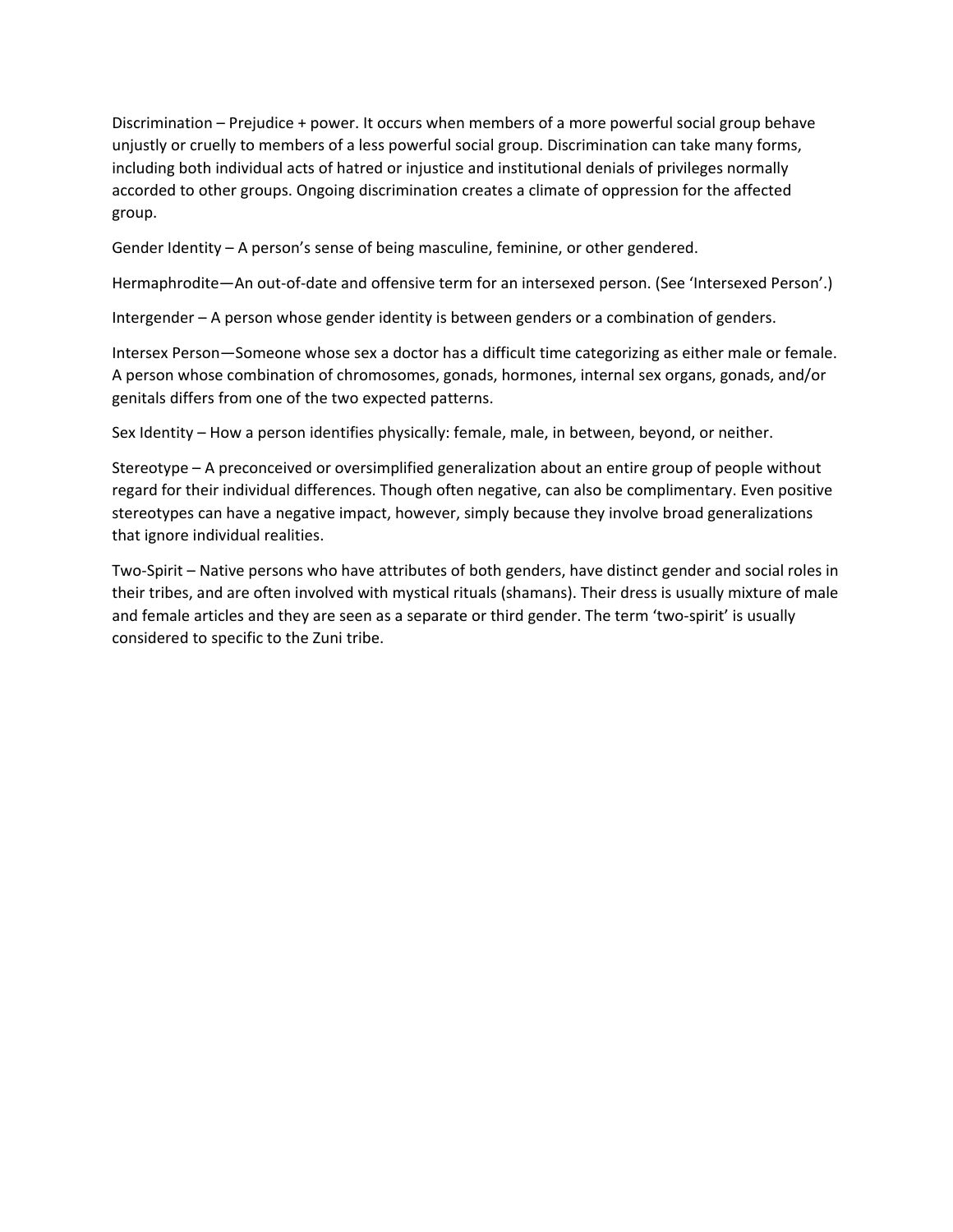*11th Grade: Career Prep and Healthy Living Curriculum Outline (Approved by Lakeview Board of Education July 20, 2015)*

#### **Relationships – 2 weeks**

Stress, depression, self‐harm (cutting, eating disorders, self‐medication)

Creating safe and healthy relationships

Choosing partners

Yes means yes

#### Conflict Resolution

Assertive communication skills, "I statements"

Avoiding conflict

Breaking up in safe and respectful ways

#### Resources:

Summit Pointe speaker

Scenarios USA web site

The Hall website

*The Virginity Question p14 Sex etc. Winter 09*

*Dating: What's Healthy, what's not p16 Sex etc. fall 09*

*Choosing Abstinence After You've already had Sex p12 Sex etc. fall 09*

#### **Substance Use/Abuse – 1 ½ weeks**

Alcohol

Pre‐gaming

Use/abuse

Legal/illegal

Tobacco

Cigarettes, cigars, vapor, hookah

Street Drugs

Use/misuse of prescription drugs